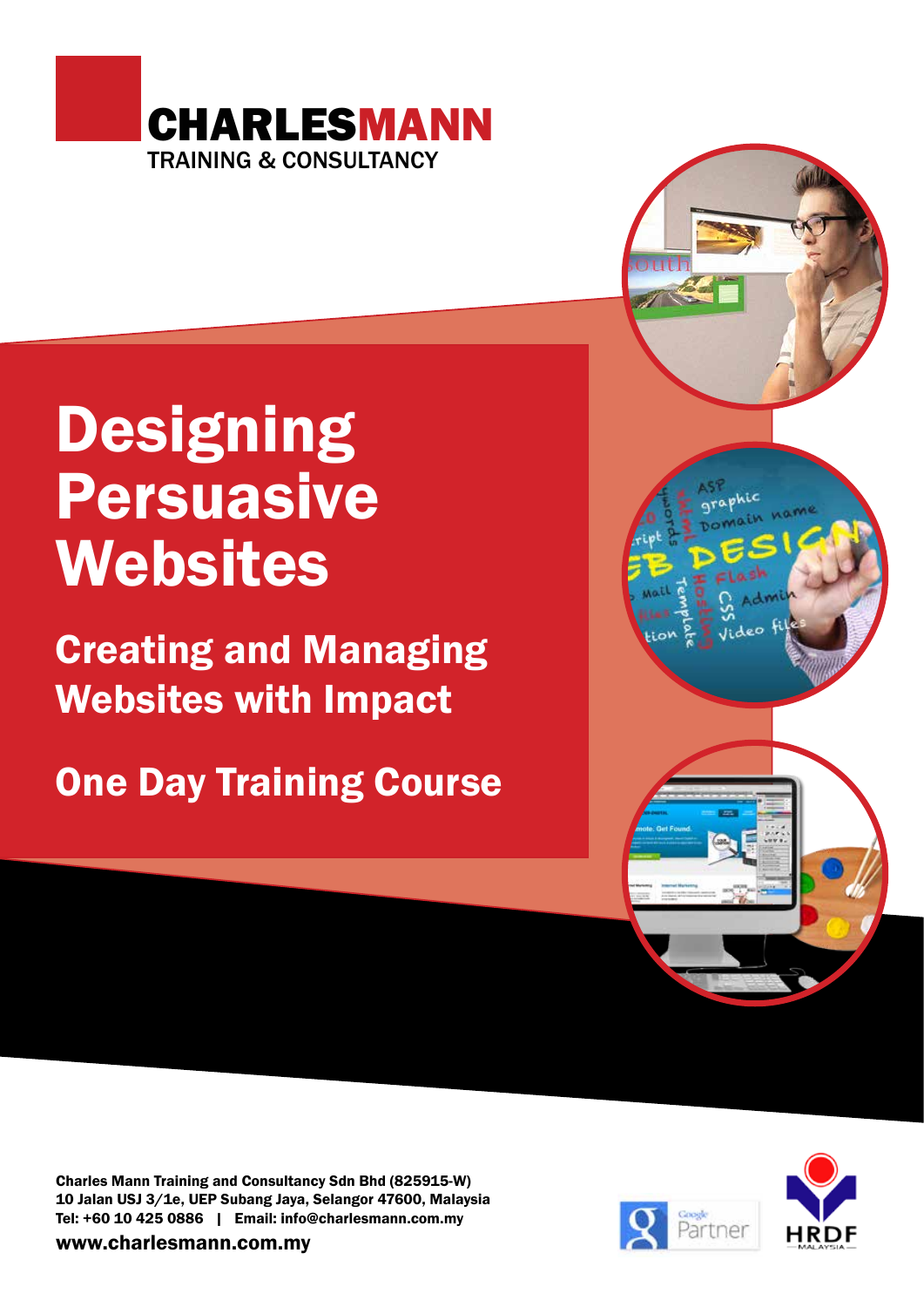### Course Outline

Creating and developing a website is no longer a difficult or complex process, with most businesses having some sort of identity online. Additionally, driving traffic to your website is only half the battle with the other half being getting them to engage, buy or enquire.

All marketing efforts in bringing visitors to your website are pointless if these visitors exit your website without buying or getting in touch, or performing some sort of interaction. This unique website design and strategy training course will give you a thorough understanding of the principles of persuasive website design, resulting in helping you create web design briefs that will help develop online pages that truly add value to your business or brand. You will discover that making some simple changes to your web pages can make a huge difference to the number of people who read your content, browse your pages, complete your enquiry forms or make a purchase.

Through a mix of theory, practical exercises and examples, this training course will show you how to apply the essential principles of website persuasion, ensuring that you offer a great experience to your website visitors.

The training course lasts one full day starting at 9.30am until 5.00pm, and is inclusive of course materials, certificate, lunch, refreshments and snacks, along with complimentary four week post course support and assistance. A wifi enabled laptop (not iPad or tablet) is required for this course along with a basic understanding of ICT and the internet.

Following this course, you will be able to:

- Make your website more credible, trustworthy and persuasive
- Form deeper relationships with your online customers
- Understand the wide array of tools available to improve your website
- Use tools to build highly effective landing pages
- Identify problem areas of your online setup and find suitable solutions
- Create your own Website Testing Framework and Methodology
- Create realistic visitor personas and scenarios
- Explain your web optimisation work to Senior Managers and Executives

### **Course Benefits Course Benefits** Who Should Attend

- Web Designers and Developers
- Sales and Marketing Staff
- Marketing Executives
- Junior Digital Marketers
- Marketing Graduates
- Business Development Managers
- PR Professionals
- **Advertisers**
- Event Organisers and Managers
- Promotions and Customer Service Managers
- Online Marketers
- Digital Strategists
- **Business Owners**

### Previous Clients







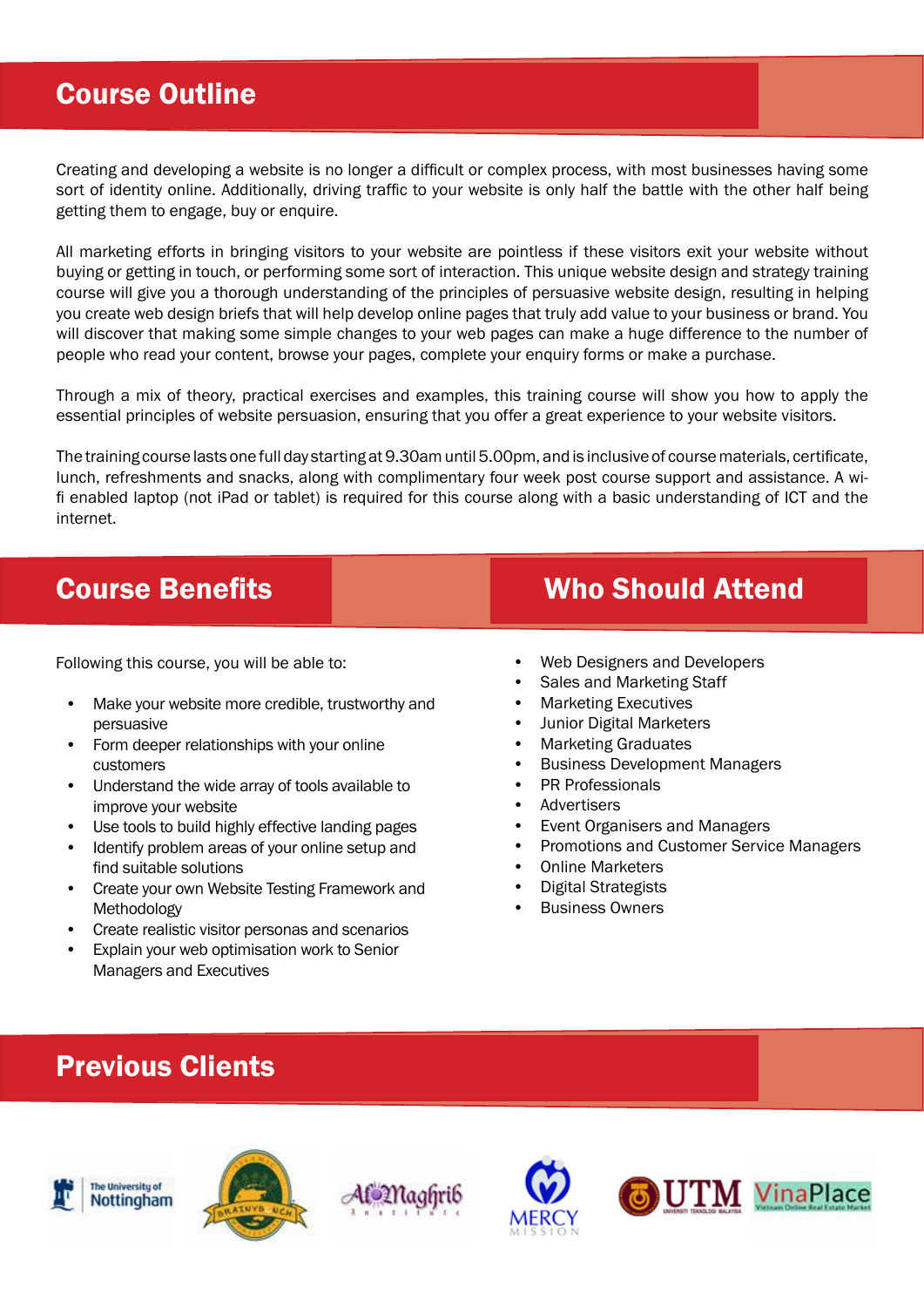#### Course Programme

- Introduction to Conversion Rate Optimisation (CRO)
- The key principles of CRO
- Determining your Conversion Rate
- The fundamental drivers of human behaviour
- Why it is important to grab attention and how to do it
- Prioritising changes to your website
- Identify problem areas on your website
- Securing buy-in from the wider team
- Using Web Analytics to identify problems
- How to model the behaviour of your online visitors
- Gathering 'Voice of the Customer' data
- Rapid feedback gathering tools
- Simple ways to develop Customer Journeys
- The basic optimisation tools
- Free and low-cost websites and online resources
- Develop a website testing programme
- How and when to run optimisation tests
- The key metrics you must pay attention to
- How to benchmark your website against others
- The most important thing you should do with the data you acquire
- Implementing website changes
- The importance of attention grabbing headlines
- Using the power of emotion to engage with your your customer personas
- Inserting the right keywords at the right points
- Understanding and designing effective Landing Pages
- Which web optimisation practices must be followed and which can be safely ignored
- Easy ways to tell a persuasive story online
- Page elements that will keep visitors on your site for longer
- Tips and techniques for improving the visibility of your Calls to Action

# Course Trainer

#### Abdul Awwal Mahmood



Abdul Awwal, born and raised in the city of Birmingham, United Kingdom, graduated from the initial batch of seven students who formed part of the innovative Multimedia degree program in the first ever such course offered by any educational establishment in the UK. Teesside University, based in the north of England in the city of Middlesbrough, was known as an innovative and genre-creating institute, producing experts in the fields of computing and technology.

Working closely with a variety of companies and organisations, covering such diverse areas as travel, retail, telecommunications, charities and media, Abdul Awwal has built up an impressive knowledge base, placing him in a position where he can effectively expound the benefits and usage of the vast tools available to small and medium businesses, when it comes to utilising online and digital solutions.

### Related Courses

Beneficial courses similar to the above include:

- Social Media for Business
- Advanced Social Media Techniques
- Mobile App Development for Business
- **Essentials of Image Editing**
- Advanced Facebook Techniques
- Running Google Adwords Campaigns